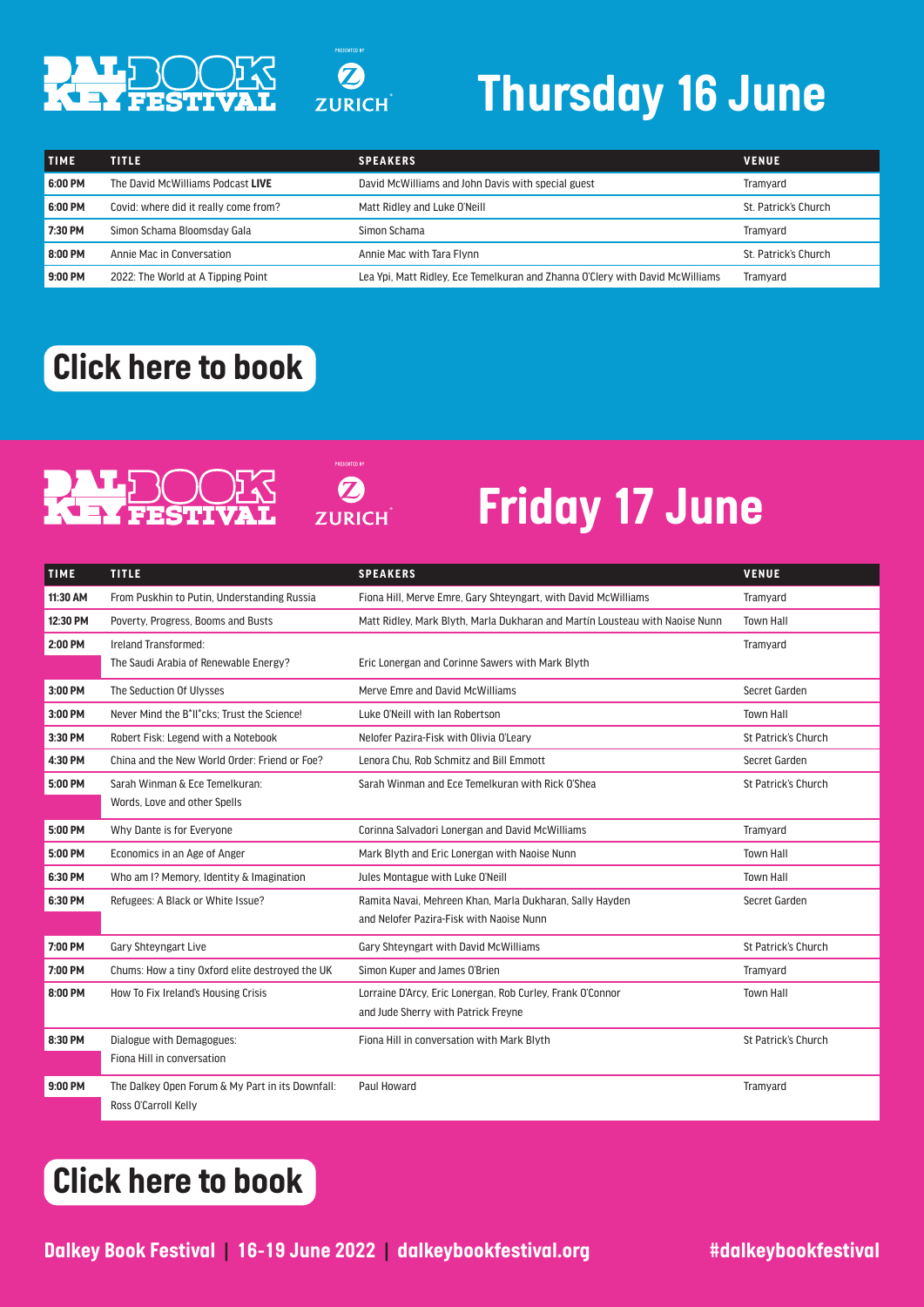

 $\boldsymbol{\Omega}$ **ZURICH** 



| <b>TIME</b> | <b>TITLE</b>                                                                  | <b>SPEAKERS</b>                                                                                          | <b>VENUE</b>           |
|-------------|-------------------------------------------------------------------------------|----------------------------------------------------------------------------------------------------------|------------------------|
| 10:30-12.45 | Creating Richer Characters - Writing Workshop                                 | Maggie Hamand                                                                                            | The Vico               |
| 10:30 AM    | The New Cold War: global consequences of Ukraine                              | Fiona Hill, Marla Dukharan, Martín Lousteau and Rob Schmitz with Mark Little                             | Seafront               |
| 10:30 AM    | Truth Matters: Journalism's Future                                            | Ece Temelkuran, James O'Brien, Alec Russell, David Puttnam,                                              | Saint Patrick's Church |
|             |                                                                               | with Dearbhail McDonald                                                                                  |                        |
| 10:30 AM    | OK Let's Do Your Stupid Idea                                                  | Patrick Freyne with Aideen Howard                                                                        | Masonic Lodge          |
| 12:00 PM    | How Not to be Wrong with James O'Brien                                        | James O'Brien with Miriam O'Callaghan                                                                    | Seafront               |
| 12:00 PM    | Now You're Asking: Marian Keyes and Tara Flynn                                | Marian Keyes and Tara Flynn                                                                              | Tramyard               |
| 12:00 PM    | We Don't Know Ourselves (Fintan OToole)                                       | Fintan O'Toole with David McWilliams                                                                     | Saint Patrick's Church |
| 12:00 PM    | The next bestseller: Dalkey Literary Awards -<br><b>Emerging Writers 2022</b> | Victoria Kennefick, Louise Kennedy, Una Mannion, Rosaleen McDonagh, Lisa Harding<br>with Madeleine Keane | <b>Town Hall</b>       |
| 12:00 PM    | A Terrible Kindness with Jo Browning Wroe                                     | Jo Browning Wroe with Rick O'Shea                                                                        | Masonic Lodge          |
| 1:30 PM     | The Five $-$ the women killed by Jack the Ripper                              | Hallie Rubenhold with Ryan Tubridy                                                                       | Seafront               |
| 2:00 PM     | What the Stoics can teach us; with Karen Duffy                                | Karen Duffy with Jennifer O'Connell                                                                      | Secret Garden          |
| 2:00 PM     | Novels of the Year: Dalkey Literary Award shortlist                           | Sally Rooney, Claire Keegan, John Banville, Nuala O'Connor,<br>Kevin Power, with Fred Studemann          | Tramyard               |
| 2:00 PM     | 1922, the year the modern world began                                         | Fintan O'Toole, Simon Schama, Elif Shafak and Merve Emre with David McWilliams                           | Saint Patrick's Church |
| 2:00 PM     | The Morality of Capitalism                                                    | Douglas Alexander, Robert Shrimsley, and Ece Temelkuran with Barry Murphy                                | <b>Town Hall</b>       |
|             | 2:00-5:00 PM Writing Your First Short Story:                                  | Jan Carson                                                                                               | The Vico               |
|             | Workshop with Jan Carson                                                      |                                                                                                          |                        |
| 3:15 PM     | Scrubbed Out? Women in History                                                | Hallie Rubenhold, Idanna Pucci and Martina Devlin with Aideen Howard                                     | <b>Heritage Centre</b> |
| 4:00 PM     | Outcasts - Writing from the Margins                                           | Elif Shafak with Jennifer O'Connell                                                                      | Seafront               |
| 4:00 PM     | Brain Chemistry: How confidence works<br>and the winner effect                | lan Robertson with Pat Leahy                                                                             | Secret Garden          |
| 4:00 PM     | The Future of the Internet Economy<br>(with Stripe's John Collison)           | John Collison and David McWilliams                                                                       | Tramyard               |
| 4:00 PM     | Europe Reborn                                                                 | Mehreen Khan, Simon Kuper, Robert Shrimsley and<br>Mark Little with Dearbhail McDonald                   | Saint Patrick's Church |
| 4:30 PM     | Caravaggio, Bad Boy of Art                                                    | Terence Ward and Idanna Pucci with Rick O'Shea                                                           | <b>Town Hall</b>       |
| 5:30 PM     | Think 32: United Ireland - are you ready?                                     | Martina Devlin, Fintan O'Toole, Susan McKay and Frank Connolly with Naoise Nunn                          | Seafront               |
| 6:00 PM     | Echo Chamber: our lives online                                                | John Boyne, Simon Kuper, Yassmin Abdel-Magied and Jennifer O'Connell                                     | <b>Heritage Centre</b> |
| 6:00 PM     | Lifting the Veil on Iran                                                      | Ramita Navai and Terence Ward with Mark Little                                                           | <b>Town Hall</b>       |
| 6:00 PM     | Power, Wisdom and the Older Woman                                             | Barbara Scully and Madeleine Keane                                                                       | Masonic Lodge          |
| 7:00 PM     | The Role of Culture in a World Unhinged                                       | Simon Schama, Elif Shafak and Fintan O'Toole with David McWilliams                                       | Tramyard               |
| – 8:15pm    |                                                                               | <b>AND</b> Winners of Dalkey Literary Awards revealed at 7pm                                             |                        |
| 8:00 PM     | America's Raging Culture War - A Potential Civil War?                         | Karen Duffy, Terence Ward, Gary Shteyngart and Rob Schmitz with Patrick Freyne                           | Seafront               |
| 8:00 PM     | Listen Liberal! Get your S**t together!                                       | Robert Shrimsley, Mehreen Khan, Douglas Alexander, James O'Brien,<br>Dearbhail McDonald                  | Saint Patrick's Church |
| 8:00 PM     | Jargon Busting – Economics Made Simple                                        | Marla Dukharan, Martín Lousteau and Mark Blyth with Barry Murphy                                         | <b>Town Hall</b>       |
|             | 8:30-10:30PM The Blindboy Podcast                                             | <b>Blindboy Boatclub</b>                                                                                 | Tramyard               |

#### *[Click here to book](https://dalkeybookfestival.ticketsolve.com/shows)*